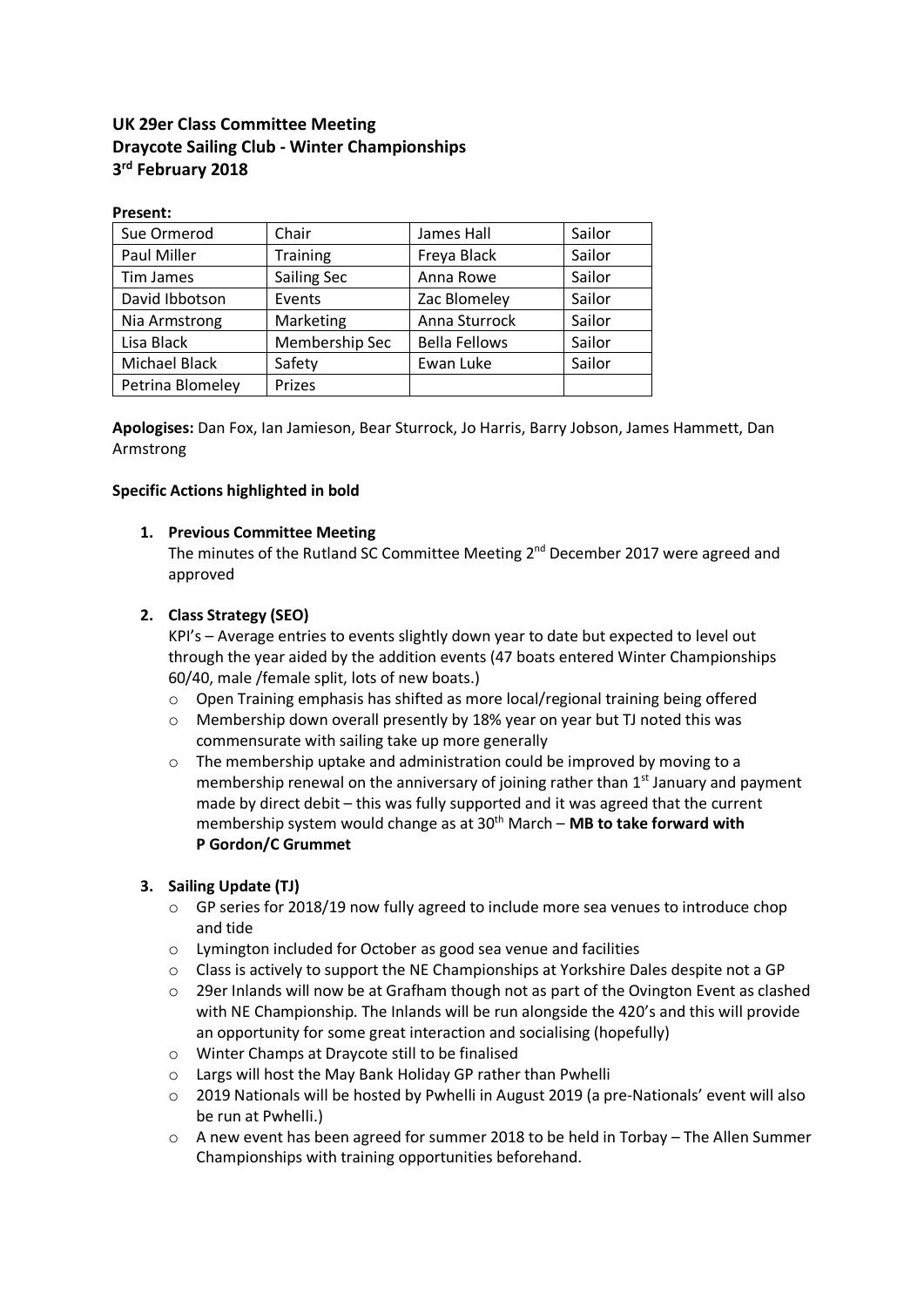### **Sprint Finals**

- $\circ$  Invitations have been sent out to the finalists and those invited by rolling ranking placing
- $\circ$  As yet limited acceptances and so the event may be opened up to the class to ensure good quality racing and a viable event – this was agreed and **LB/BJ to progress**
- $\circ$  Some concerned expressed that the calendar may be too congested at this time hence slow acceptance and consideration to be given to holding future finals post exam period perhaps end June/early July 2019. There was a query if the finals should be a sea or lake venue and if it mattered – **BJ**

### **Scottish Update**

- o New Scottish HPM Abby Hewitson
- o Running double handed academies which, it is felt may help feed into 29er transitioning take up (Feva/420/29ers involved)
- o Gillis Munro or Neil Hunter to run the academy
- o Actively seeking a replacement for Duncan Hepplewhite who was key in helping sailors transition from Toppers etc to 29ers
- o Youth Championships at Largs April 2018
- o GP being hosted in Largs rather than Pwhelli in 2019

# **4. RYA Stakeholders Meeting Update (SEO)**

- $\circ$  International Olympic Class changes include 50:50 equality participation, World Sailing and RYA therefore looking to implement the changes within their own jurisdiction
- o 29er Class needs to consider implications and consequences and determine how to respond/implement such that we do not disadvantage any sailor/group, that boys do not lose out and there's an effective safety net for all
- o Need to consider how mixed crews might either benefit or be affected
- o Class needs to think about how what this all looks like for 29er Class
- o RYA interested in understanding Generation Z better what do sailors want from sailing, events, social, communication (technology), fun, etc
- o The role of volunteers, how we get more, how to encourage and support more volunteers

# **5. RYA Youth Championships**

- o RYA have requested 29er Class provide up to 7 ribs for safety, noting they had already seconded Charlie Cope & his rib for mark laying. So far, we have located/sourced 4 – Class Rib/Feva Class Rib/Jon Webster/Dave Batchelor
- o RYA Wales taking a rib to event can this be included in safety fleet? **PB to enquire**
- o Robbie Wilson has Rib can this be provided? **NA/MB to enquire**
- o If necessary RYA will have to hire in Ribs if parent/club ribs cannot be provided

# 6. **Training (PM)**

- $\circ$  Important to consider what's our starting point, what is the Class trying to achieve and what's our product offering?
- o We need to collate good data and feedback to enable discussion and decisions for making change (actioned on 3rd February)
- $\circ$  PM has circulated a training proposal to consider and test the above. The recent questionnaire results will be evaluated and a new proposal including key findings will be recirculated to include sailor reps: **comments and observations back to PM/SEO – PM/LJ**
- o Provisional discussion document briefly outlined by PM
	- o Youth Squad selected by RYA as now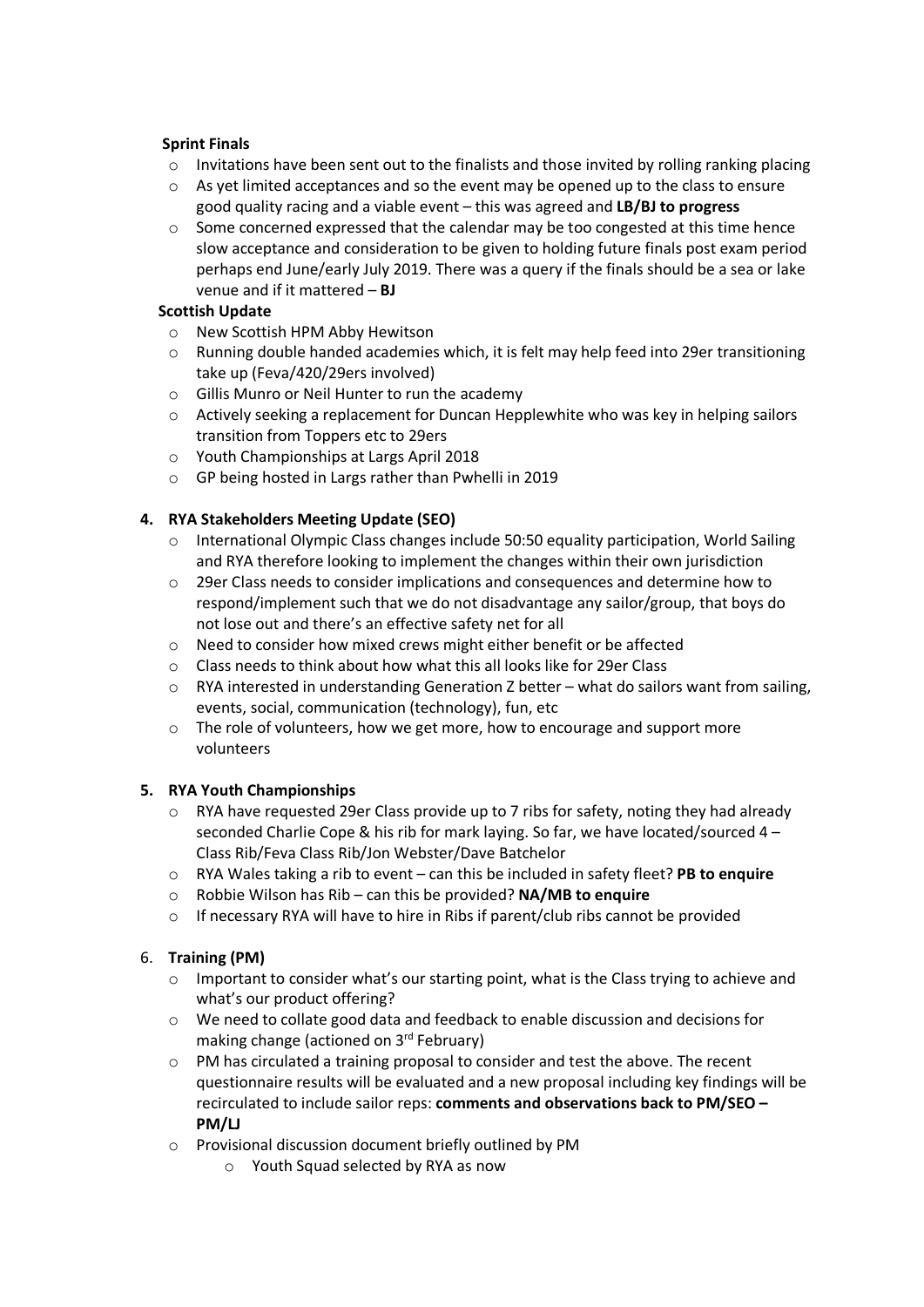- o Transitional Squad to cater for those from feeder fleets that have consistently been at the top of their fleet
- o Number of intermediate squads per the discussion document based on class published criteria and be sailor self selection. Squad coaches will determine ability and grouping per squad. No limit on squad size but likely to be c20 per squad and as a consequence resources and venues can be booked early. In addition, there would be the ability to provide coach training for moving on sailors  $-1$ <sup>st</sup> aid/PB2/coaching which it is hoped will encourage ex -29er sailors to come back and coach. This ensures that all sailors can be part of a squad and receive high quality training. Noted that flexibility would be necessary for crew changes and calendar/diary commitments.
- o A**ll ideas/suggestions/comments back to PM – ALL**
- $\circ$  Transition events being agreed with Optimists, Toppers and Feva's classes really keen for 29er representation/opportunities at their events and felt important that we get Lower Six sailors to do. **SEO to circulate dates and firm up details**

# **7. Safety Update (MB)**

o Nothing of note to report other than there had been no notable incidents so far this season

# **8. Marketing Update (NA)**

- o NA has reviewed sponsorship and prizes from current/potential sponsors and the committee noted this valuable work
- o Allen have agreed to support/sponsor Summer Championships at Torquay and thanks were given to them for this generous offer – The Allen Summer Championships
- o Zhik are keen to support Class more which was welcomed
	- o Zhik to supply prizes for Winter Champs
	- o They are also to supply prizes for the Nationals and EuroCup
	- o Zhik are to equalise prizes to ensure parity between boys/girls but consideration to be given to how we treat overall prize and how we deal with mixed crews
	- o Quality of prizes have been improved with buoyancy aids/ harnesses as example
	- o Intended that GP series be renegotiated with Harken and hardware be offered as prizes
	- o Agreed that it was desirable to provide prizes further down the fleet to encourage mid/back fleet sailors and recognise improvements as we do at the Nationals Gala Dinner with spot/fun prizes
	- o For the Sprint Finals Optimum have provided two sailing watches as well as Zhik rash vests
- o Discussion regarding silverware and trophies being considered in lieu of glassware for top prizes and **PB asked to review and propose – PB**

# **9. Worlds 2020**

- $\circ$  To note that the Class has been asked to submit a bid to host this with WPNSA
- o It appears Denmark have/are also to submit a bid

#### **10. Safeguarding & GDPR**

 $\circ$  GDPR implementation 21<sup>st</sup> May 2018, administration changes are thus being implemented to demonstrate compliance – medical info, telephone numbers, etc